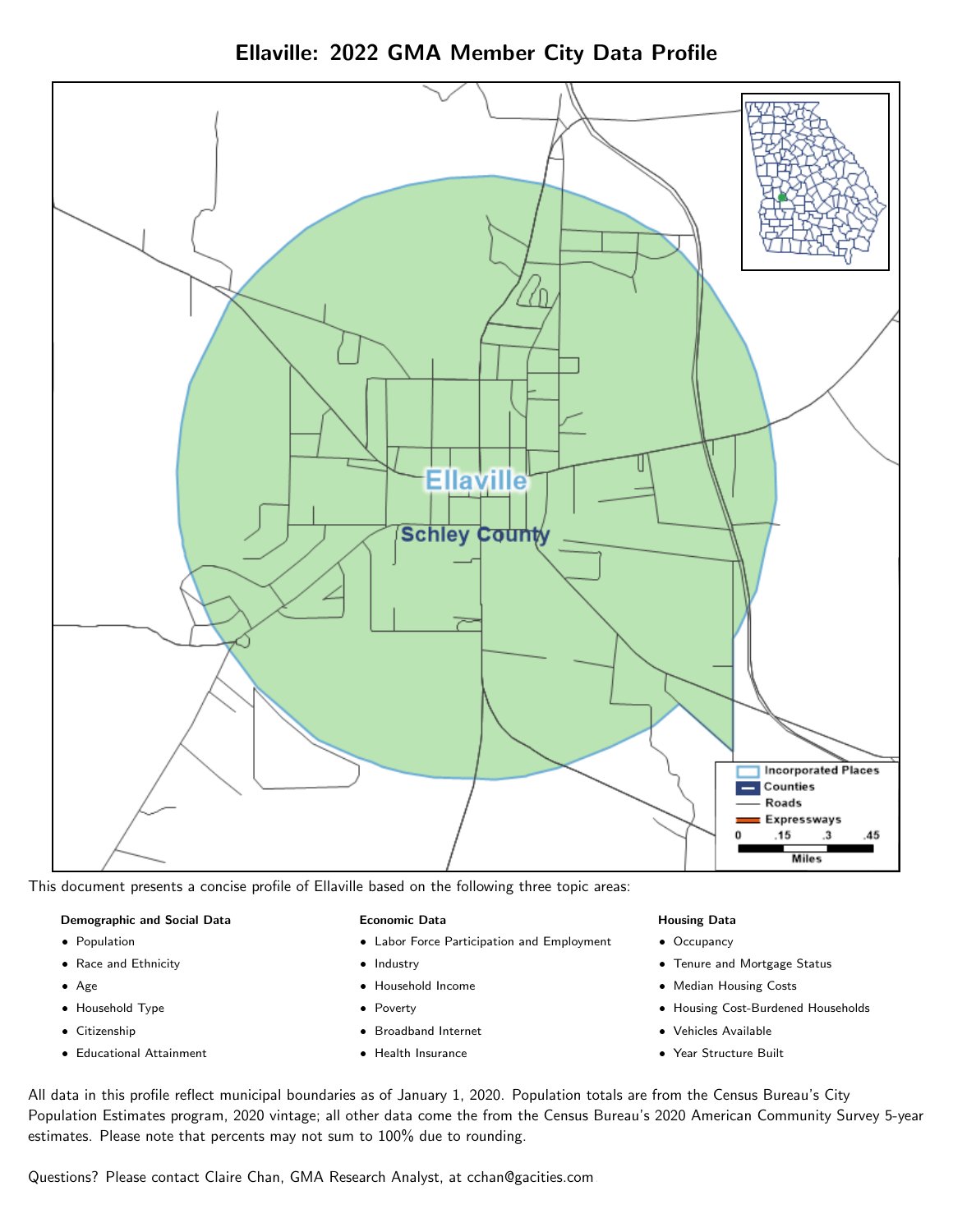# Ellaville: Demographic and Social





# **Citizenship**

| Native Born<br>99% |  |
|--------------------|--|

Source: American Community Survey, 2020 5-year estimates, table B05002 Source: American Community Survey, 2020 5-year estimates, table B15002

# Race and Ethnicity



Source: U.S. Census Bureau, City Population Estimates, 2020 vintage Source: American Community Survey, 2020 5-year estimates, table B03002

# Household Type



Source: American Community Survey, 2020 5-year estimates, table B01001 Source: American Community Survey, 2020 5-year estimates, table B11001

## Educational Attainment



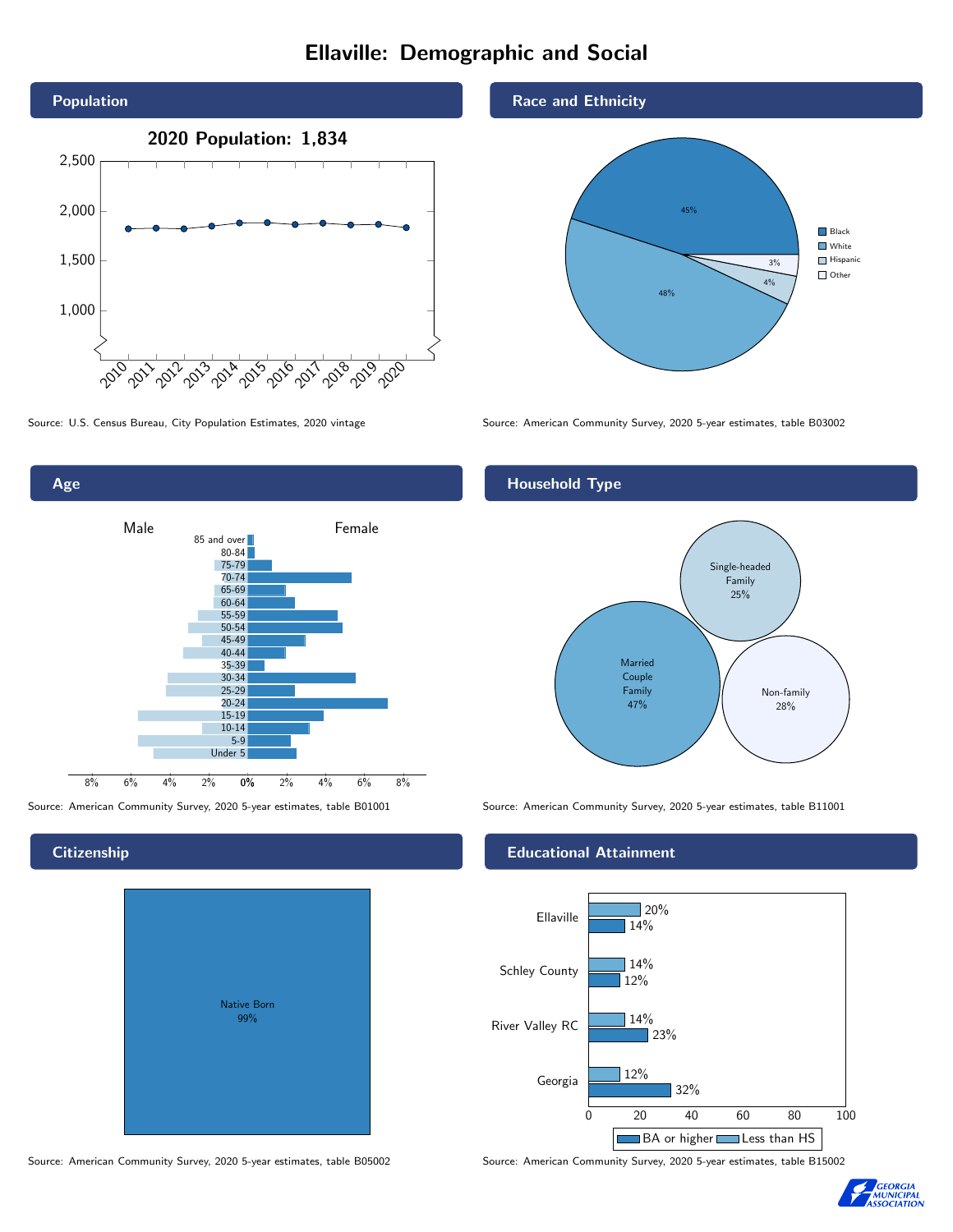# Ellaville: Economic





Source: American Community Survey, 2020 5-year estimates, table B23001 Note: Unemployment rate is based upon the civilian labor force.



| Agriculture, forestry, fishing and hunting, and mining      | $1\%$ |
|-------------------------------------------------------------|-------|
| Construction                                                |       |
| Manufacturing                                               |       |
| <b>Wholesale Trade</b>                                      | $1\%$ |
| Retail Trade                                                | 12%   |
| Transportation and warehousing, and utilities               |       |
| Information                                                 | $0\%$ |
| Finance and insurance, real estate, rental, leasing         |       |
| Professional, scientific, mgt, administrative, waste mgt    |       |
| Educational services, and health care and social assistance |       |
| Arts, entertainment, recreation, accommodation, food        |       |
| service                                                     |       |
| Other services, except public administration                |       |
| Public administration                                       |       |

Source: American Community Survey, 2020 5-year estimates, table C24030



#### Source: American Community Survey, 2020 5-year estimates, tables B19013 and B19025 Source: American Community Survey, 2020 5-year estimates, table B17010



Source: American Community Survey, 2020 5-year estimates, table B28002 Source: American Community Survey, 2020 5-year estimates, table B18135

14%

 $\overline{120\%}$ 

30%

 $720%$ 

15%

16%

25%

 $727%$ 

# **Health Insurance**



0 20 40 60 80 100

Total Population Children